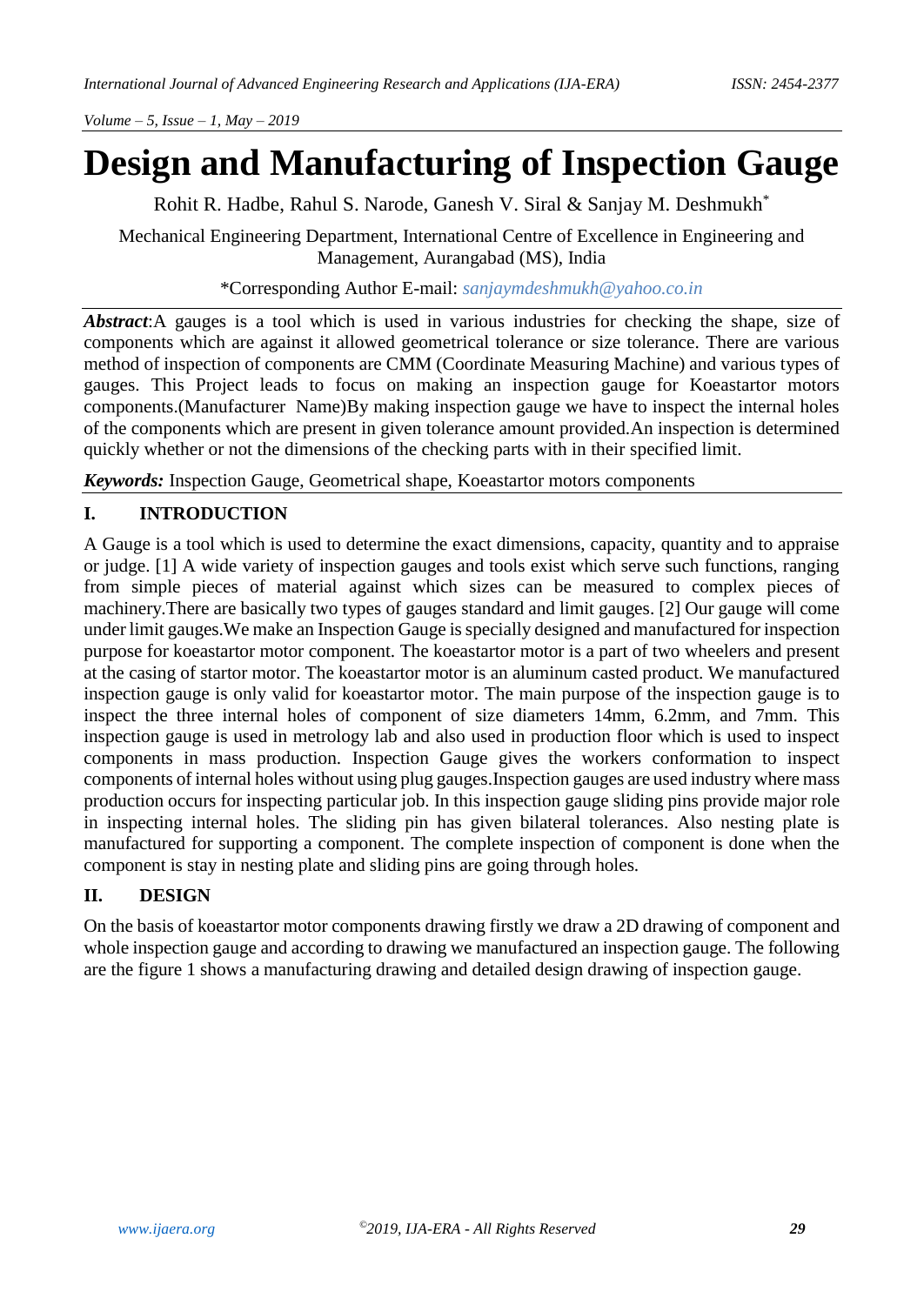

Fig.1:- Manufacturing Drawing of Inspection Gauge

## **III. MANUFACTURING**

For making an inspection gauge firstly we select Oil Hardened Non Striking Steel because these materials possess all the physical and chemical property which is required to resist the wear. After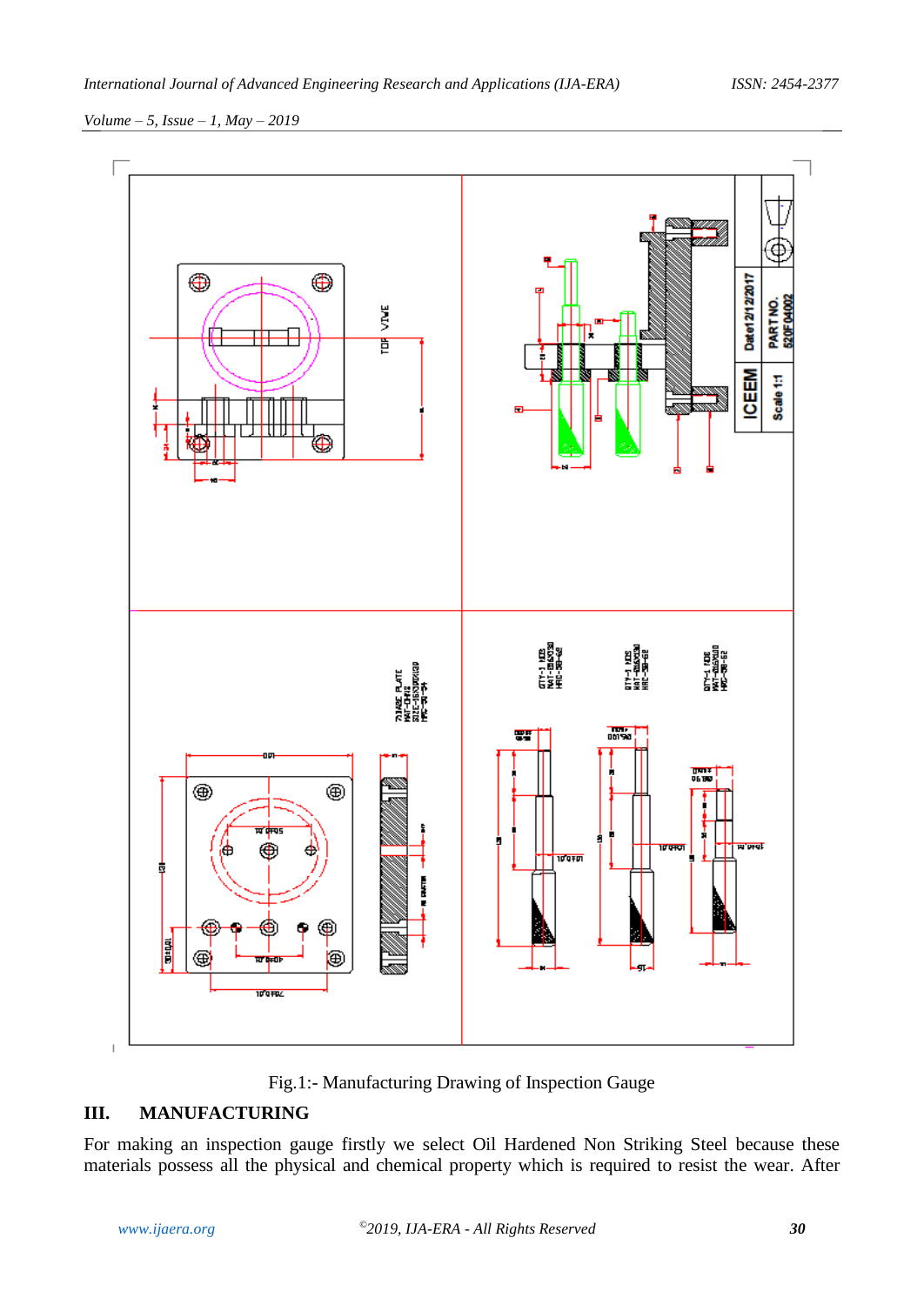selecting raw material we perform a mechanical operation on gauge. For making base plate firstly we carried out milling operation further drilling, tapping and surface grinding. After we manufactured a sliding pin and bush. we manufactured a sliding pin with respect to internal holes size of component also on sliding pin facing, turning operations carried out according to drawing also gives a bilateral tolerances +0.01mm. After for required finishing we carried out cylindrical grinding. After for better finishing of tapped and drilled holes wire cut mechanism carried out. After the wire cut the blacodizing is carried out. For increasing hardness case hardening or heat treatment process carried out on gauge. Figure 2 shows a front view of manufacturing drawing of inspection gauge with component.



Fig.2:- Front view of inspection gauge with sliding pin



Fig.3:- Top view of Inspection Gauge with Component

## **IV. PROCEDURE**

- Set the inspection gauge on reference plane.
- Place the job on inspection gauge on nesting plate.
- Insert the sliding pins in vertical plate.
- Pass the sliding pins from components.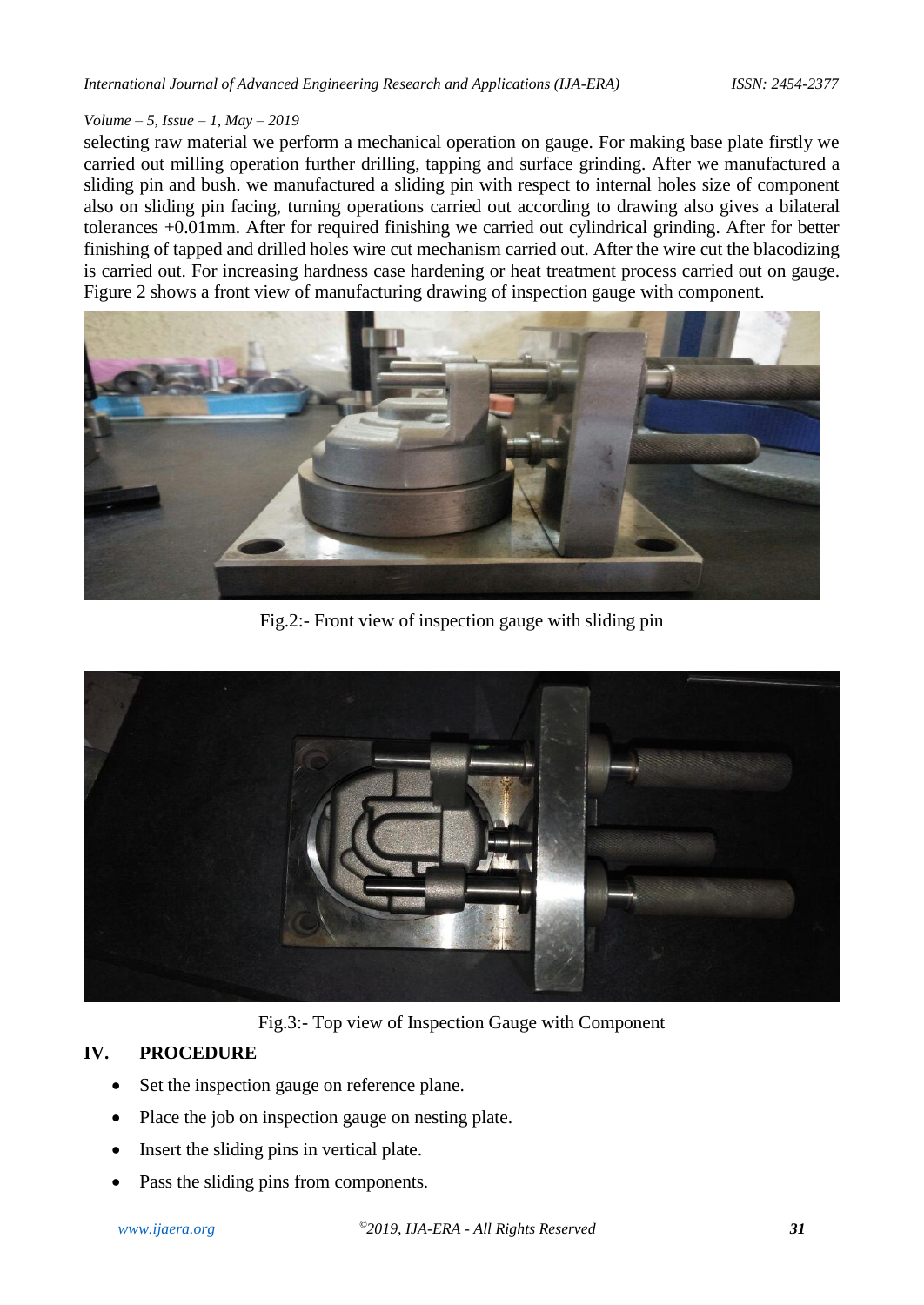- Inspect the holes and also determine outer holes.
- Sliding pins pass then component are in given tolerances while otherwise component is not in required tolerances. [3]

#### **V. ADVANTAGES**

Following are the advantages of inspection gauge using Sliding pins.

- Easy to use by unskilled workers.
- Less cost.
- Small moving parts.
- Easy to handle.
- Very rapid inspection and requires less time for inspection as compared to other methods of inspection.

## **VI. RESULT AND DISCUSSION**

The inspection gauge is inspected on coordinate measuring machine and from inspection report certification all the tolerances and deviations are in acceptable range. Following are the inspection report of inspection gauge which is carried out in metrology lab. (Measurewel Technologies).

|     | <b>Nom</b>   | Act        | Dev       | UpTol  | LoTol     | OTol         |
|-----|--------------|------------|-----------|--------|-----------|--------------|
|     |              |            |           |        |           |              |
|     | CIRCLE CR3   |            |           |        |           |              |
| Y   | $-0.0000$    | $-0.0000$  | 0.0000    | 0.0000 | 0.0000    | $---*++++$   |
| Dia | 14.0380      | 14.0380    | 0.0000    | 0.0000 | 0.0000    | $---*++++$   |
|     | CIRCLE CR1 P |            |           |        |           |              |
| Y   | $-19.7000$   | $-19.7229$ | $-0.0229$ | 0.0200 | $-0.0200$ | $-0.0029$    |
| Dia | 6.1900       | 6.1902     | 0.0002    | 0.0200 | $-0.0200$ | $-- *$ +++   |
|     | CIRCLE CR2_P |            |           |        |           |              |
| Y   | 27.5000      | 27.5003    | 0.0003    | 0.0200 | $-0.0200$ | $-- *$ +++   |
| Dia | 6.9900       | 6.9866     | $-0.0034$ | 0.0200 | $-0.0200$ | $---* +++$   |
|     | PLANE PL2    |            |           |        |           |              |
| z   | 11,3000      | 11.2932    | $-0.0068$ | 0.0200 | $-0.0200$ | $---*- ++++$ |
|     | CYLNDR CY1   |            |           |        |           |              |
| Dia | 13.9000      | 13.9104    | 0.0104    | 0.0200 | $-0.0200$ | $--- ++*+$   |
|     |              |            |           |        |           |              |

Fig.4:- Inspection Report

## **VII. CONCLUSION**

We check a components on inspection gauge we conclude that the gauge is an accurately work and higher accuracy. When Sliding pins goes inside holes then component is acceptable and sliding pins does not goes inside internal holes then component rejected. The gauge can increase the productivity. It is a one type of go no gauges.

#### **ACKNOWLEDGEMENT**

It is our pride to acknowledge the support received from the Head of the Department and project guide Prof. S.M. Deshmukh for his excellent guidance towards completition of this research project. We are also thankful to our Director Prof. Dilip Gour for continuous support and guidance. Also we are liked